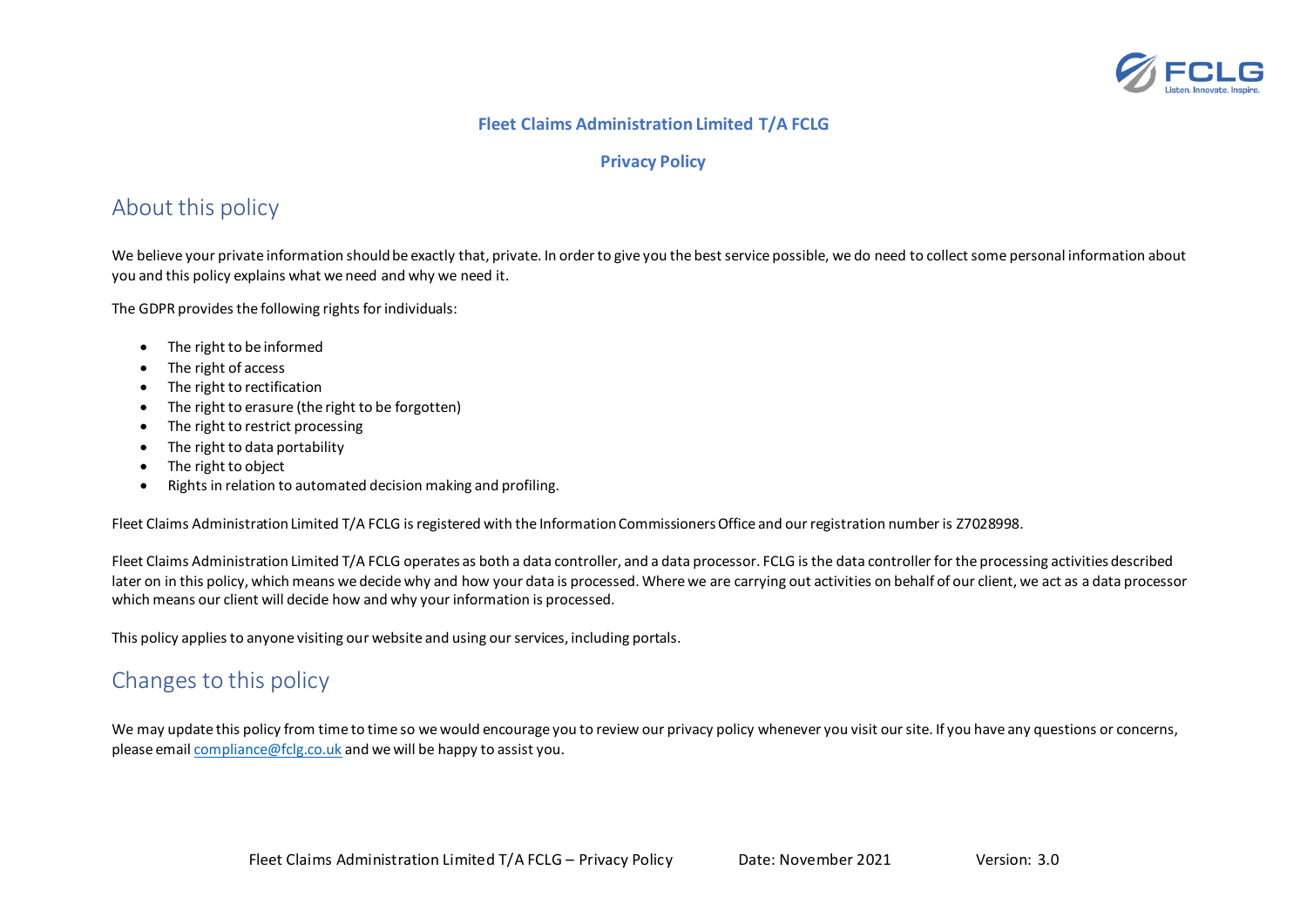

#### Data accuracy

If you believe any of the information we are holding is out of date please let us know and we will ensure it is updated.

#### What we collect

Because we offer many different services, we are required to collect different types of information depending on which service you use, some services require less information, others require a little more but rest assured, we would never request it unless we really need it.

The following list outlines the types of information we may require from you:

- Personal details such as your name, contact details (telephone, address and email address) and any historical details (for example, if you update your telephone number, we may keep a record of previous details provided).
- Your date of birth, gender and age (age is calculated from date of birth).
- Details of additional drivers who have validated their licence to drive your vehicle (if validating their licence to drive your vehicle).
- Details of additional passengers involved in accidents.
- Records of contact you have made with us, and we have made with you, including telephone recordings, emails and Live Chat.
- Your vehicle information (including make, model & registration).
- Information obtained from the DVLA including:
	- o Driving licence status
	- o Entitlements to drive
	- o Endorsements
	- o Driving offences (this may include criminal convictions).
- Details about your health or if you are considered vulnerable.
- Children's data is only collected if they are involved in a claim you are making. We will only collect this information from their legal guardian and we will need to keep a record of their legal guardians name & contact details too.
- Information about your computer and about your visits to and use of this website & portals (this may include your IP address, geographical location, browser type and version, operating system, referral source and website navigation paths).

If you do not wish to provide the information required to administer your account then we will not be able to provide you with the service required.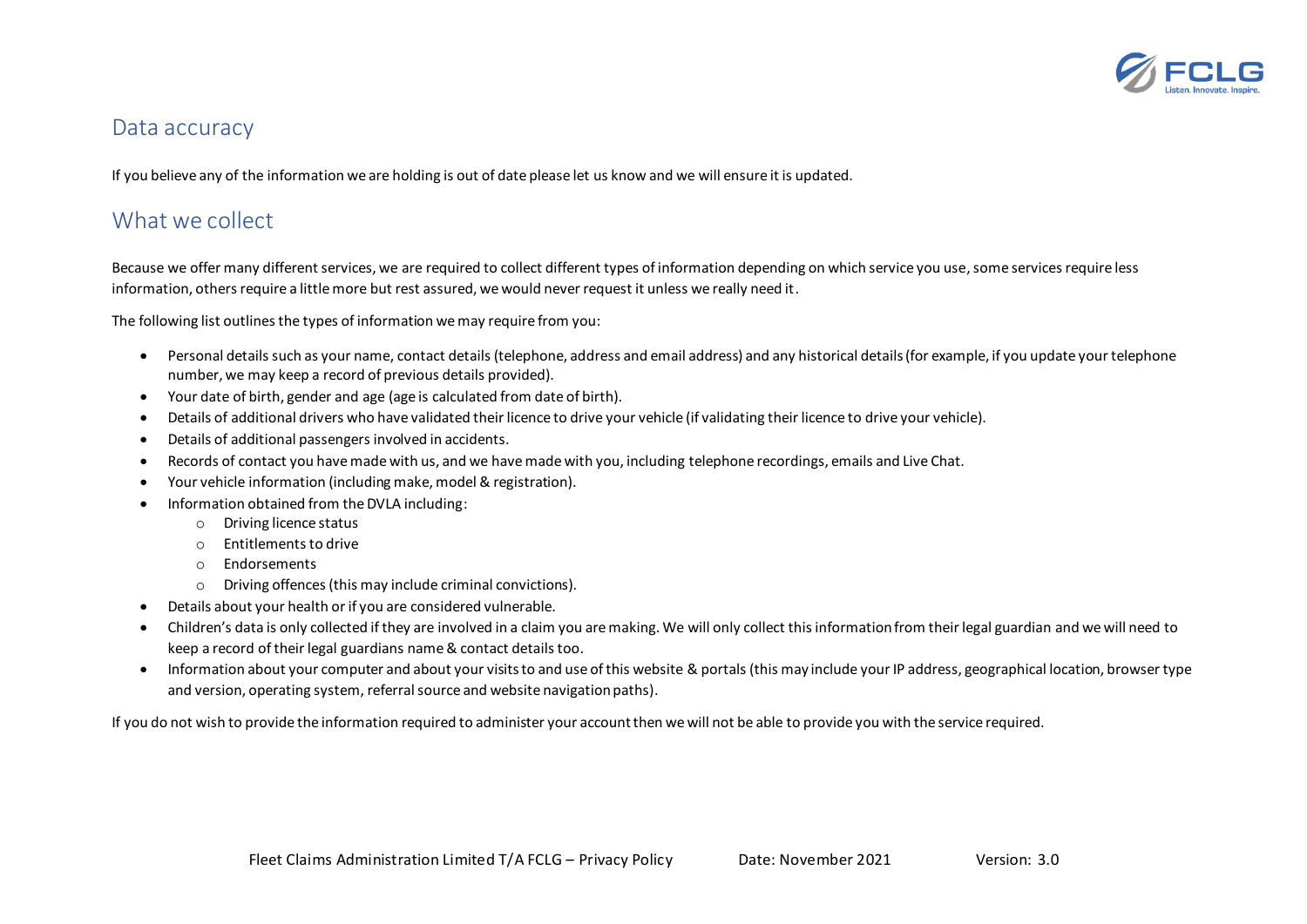

# Why do we need your information?

Your information will be used to provide you with an efficient and easy to use service and we will never use your information for anything but the job in hand. Fleet Claims processes data on behalf of clients (your employer/vehicle provider) and this means that some information regarding claims history will be reported back to them upon request. Further details of what is done with this information will need to be requested from them directly.

We use your information to conduct the following activities:

- Handling a motor, personal or medical claim (whichever may be applicable to you).
- To validate your driving licence in order to confirm your eligibility to drive.
- To comply with legal and regulatory obligations & guidance.
- To provide analysis for our clients.
- To monitor our services and make improvements.
- For auditing our business operations.
- To develop new services and streamline existing ones.

# Lawful basis for processing

Please see below for a description of how we use the information we are provided with along with the legal basis we rely on

| <b>Activity</b>                                                | Types of data                                                                                                                                                                                                                                                   | Lawful basis including basis for legitimate interests                    |
|----------------------------------------------------------------|-----------------------------------------------------------------------------------------------------------------------------------------------------------------------------------------------------------------------------------------------------------------|--------------------------------------------------------------------------|
| Claims handling                                                | Personal details including name, date of birth and<br>contact details, details about health (if you choose<br>to provide it, this may include injuries you have<br>sustained in an accident), vehicle details,<br>children's data (if involved in an accident). | Necessary for the performance of our contract                            |
| Driving licence validation                                     | Personal details including name, date of birth and<br>contact details. Driving Licence details including<br>endorsements & convictions.                                                                                                                         | Necessary for the performance of our contract                            |
| Administering our website and business including live<br>chat. | IP address, geographical location, browser type<br>and version, operating system, referral source and<br>website navigation paths.                                                                                                                              | Necessary for our legitimate interest and provision of<br>services       |
| Sending email or SMS relating to your claim                    | Mobile telephone number and/or email address.                                                                                                                                                                                                                   | Necessary for the performance of our contract &<br>provision of services |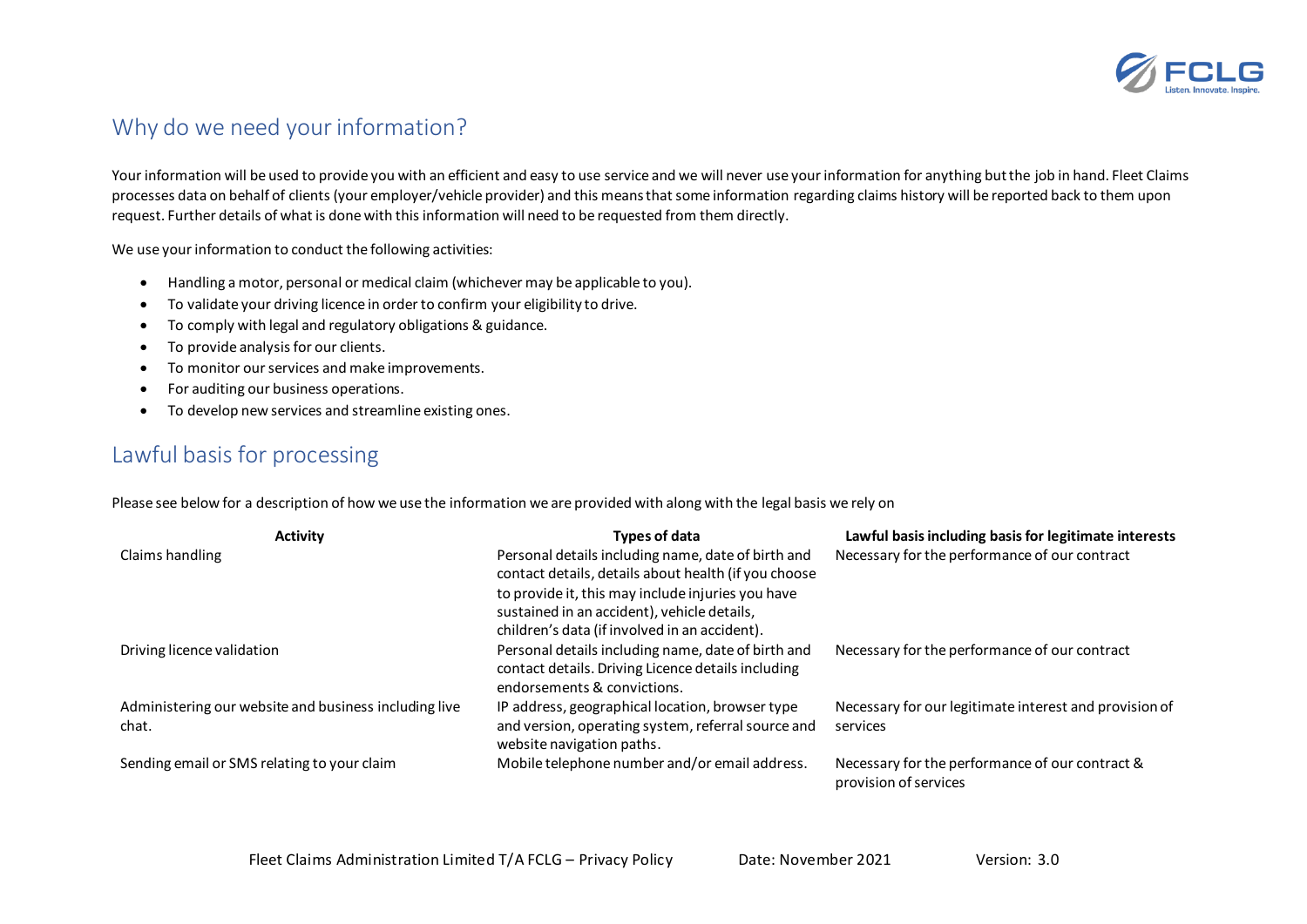

| Sending email or SMS for identification in relation to<br>accessing portals to prevent fraud and to keep our<br>portals secure. | Mobile telephone number and/or email address.                                                                                                                       | Necessary for the performance of our contract,<br>necessary to comply with legal obligations & for the<br>provision of services      |
|---------------------------------------------------------------------------------------------------------------------------------|---------------------------------------------------------------------------------------------------------------------------------------------------------------------|--------------------------------------------------------------------------------------------------------------------------------------|
| Providing analysis/reports to clients                                                                                           | Name, contact details, vehicle details, claim<br>details, driving licence validation details including<br>details of entitlement to drive and DVLA driver<br>codes. | Necessary for the performance of our contract                                                                                        |
| For Auditing our business operations                                                                                            | Any of the data collected.                                                                                                                                          | Necessary for the performance of contracts, to comply<br>with legal and regulatory obligations and for the<br>provision of services. |
| To develop and streamline new and existing services                                                                             | Any of the data collected.                                                                                                                                          | Necessary for our legitimate interests and performance<br>of contracts.                                                              |

# How do we collect your information?

We will collect your details in one or more of the following ways:

- From you directly.
- From your employer.
- From the DVLA (we are also permitted to conduct KADOE enquiries in order to establish keeper details if a vehicle is involved in an accident but the keeper is unidentifiable at the time).
- From the our driver if you have given them your details at the scene of an accident.

# How do we store your information?

Information security is really important to us, that's why we are ISO 27001:2013 certified. Your information is stored on in-house and cloud based servers which are regularly backed-up, protected by a market leading anti-virus tools and regularly patched to address emerging vulnerabilities. In-house servers are located in a secure, restricted area and only the necessary people have access in order to maintain them.

We have a comprehensive Information Security Management System (ISMS) framework in place which is regularly audited and monitored.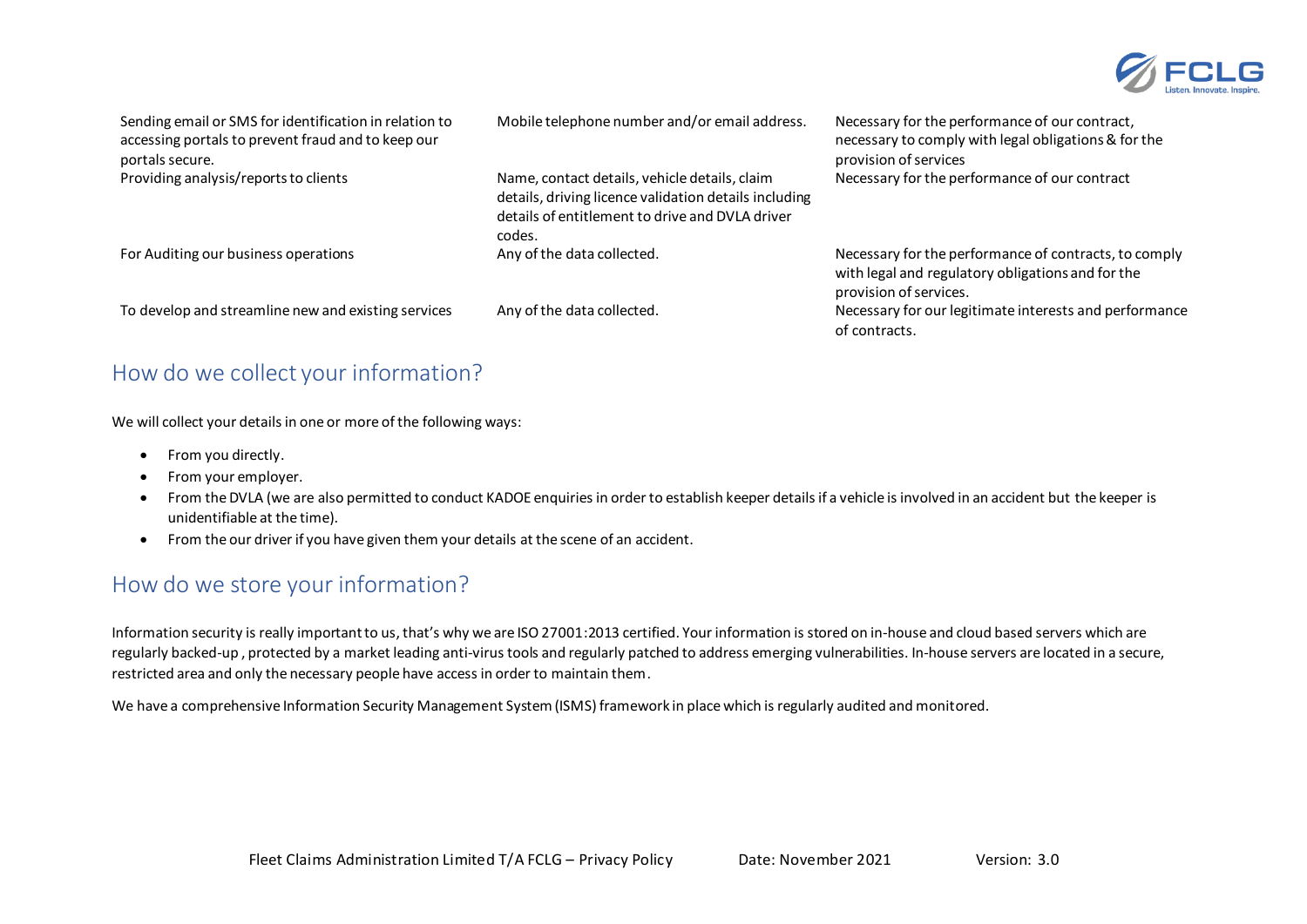

# Who do we share your information with?

If you are using our fleet management services then we may need to pass your contact details over to an approved repairer to organise and discuss repairs to your vehicle. If you would rather we didn't pass these details on then it will become your responsibility to contact the repairer yourself which may delay the time it takes to get your claim resolved, we respect your wishes though so if you would prefer to opt out, just speak to one of our claims handlers and they'll be happy to advise you of the next steps.

We may be required to share information in regards to your claim and this may include sharing some information with the third parties, insurers and legal representatives involved in your claim.

From time to time we may be required to share some information with the DVLA, Solicitors and the Police – we would never give more information than what is required or requested.

If we feel that we need to share your information with anyone else regarding your claim with us, we will contact you first to discuss this and request permission to share.

We will not share your information with any third parties for the purposes of direct marketing and we do not sell data.

We utilise some IT systems and they may store data outside of the EEA, for any suppliers who this applies to, we ensure that due diligence is completed, standard contractual clauses are in place and that the data is protected adequately.

## Access to your information

It is your right to know what personal data is stored about you, by us, at any time. All you have to do is make a subject access request and we will aim to respond in 14 working days, some requests may take longer but no longer than one month. In most cases, subject access requests are free, however, Fleet Claims Administration T/A FCLG does reserve the right to request a small fee or refuse the request,should it be manifestly unfounded or excessive.

There are some exemptions which means you may not always receive all ofthe information we process, this will usually be because some data may include information about another individual. In these cases, we may be able to send edited versions which do not contain any personal information about others, however, this will be assessed at the time taking both your rights and the other individuals rights in to consideration.

You can make a subject access request by telephone, in writing or by emailin[g compliance@fclg.co.uk.](mailto:compliance@fclg.co.uk) Please note, all subject access requests are responded to, where possible, electronically, if you wish to receive the information in a different format then you will need to make this clear at the time of request. If you would like further information regarding how to make a subject access request, your rights and ours, please visi[t https://ico.org.uk/your-data-matters/your-right-of-access/](https://ico.org.uk/your-data-matters/your-right-of-access/).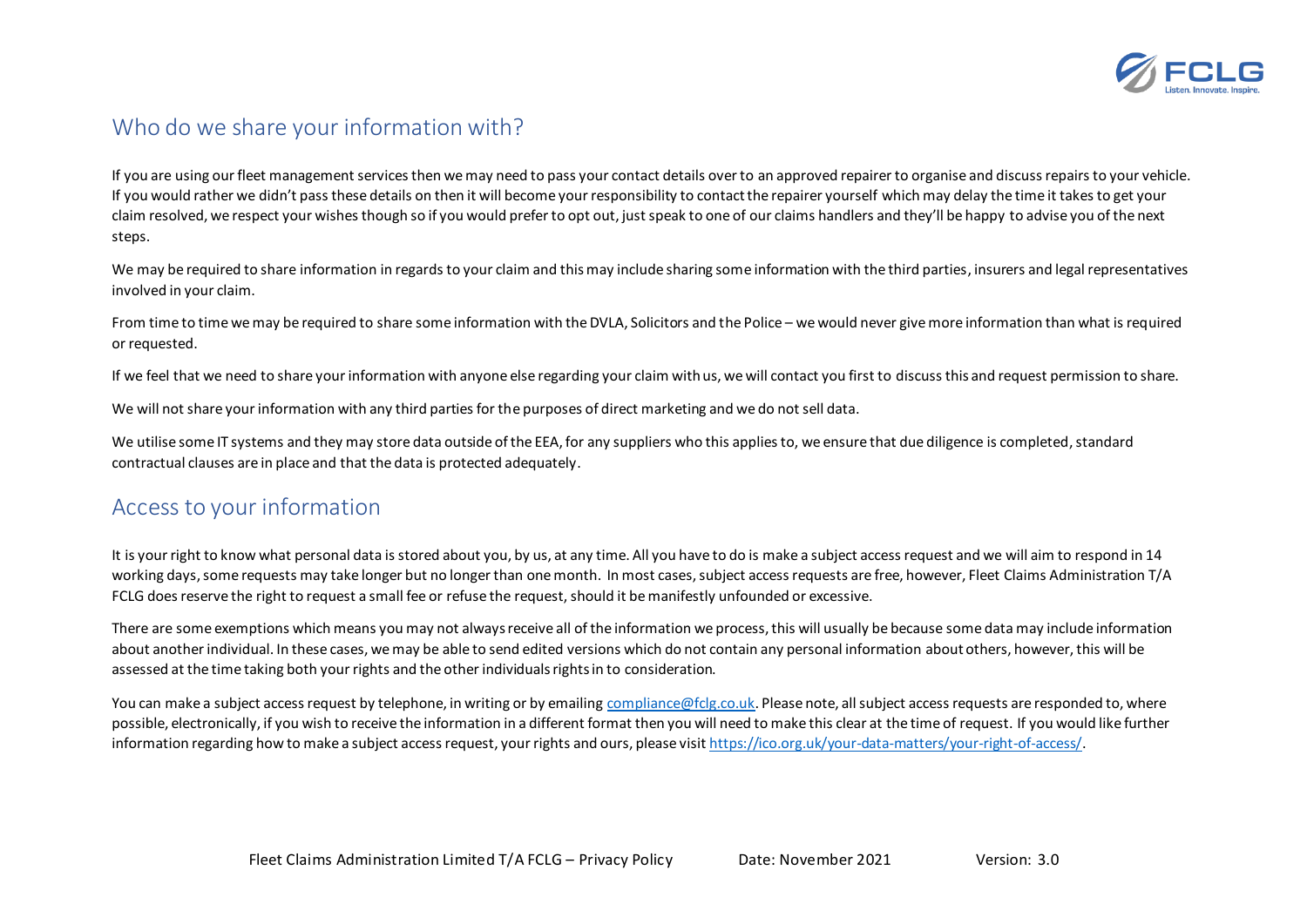

# The right to be forgotten

Should you wish to have your data held by us erased, your reason for this must meet one of the following grounds:

- the personal data is no longer necessary for the purpose which we originally collected or processed it for
- If your consent was given but you have now changed your mind
- If there is no legitimate interest for us to continue processing your data
- If there is no lawful reason for us to have collected or processed your data
- If there is a legal requirement to erase

If we are able to process your request, if applicable, your driving history letter will be issued as part of the deletion process. Once you receive this letter you should keep it safe because we will be unable to reissue another once the deletion has been completed.

#### Automated decisions

For some clients, we provide a licence validation service. This system uses automatic decision making using information provided directly from the DVLA and in line with your employer/vehicle providers insurance requirements. These checks are completed on behalf of the vehicle provider (our client) and form part of a contractual requirement between the driver of the vehicle and vehicle provider. You do have the right to question how the decision was made, If you have any queries regarding this, please contact us using the details below.

# Data Transfers

We use some third party IT service providers and due diligence is completed prior to use to ensure that they are GDPR compliant and their data security is up to standard.

We are unlikely to need to send any other data outside of the EEA, however, should this change, appropriate technical and organisational methods will be put in place to ensure your data remains secure, this notice will also be updated to reflect such changes.

# Children's information

We do not provide services directly to children or proactively collect their personal information. However, we are sometimes given information about children while handling a claim. The information in the relevant parts of this notice applies to children as well as adults. We have made every effort to make this policy as clear as possible to ensure anybody over the age of 13 can read and understand it.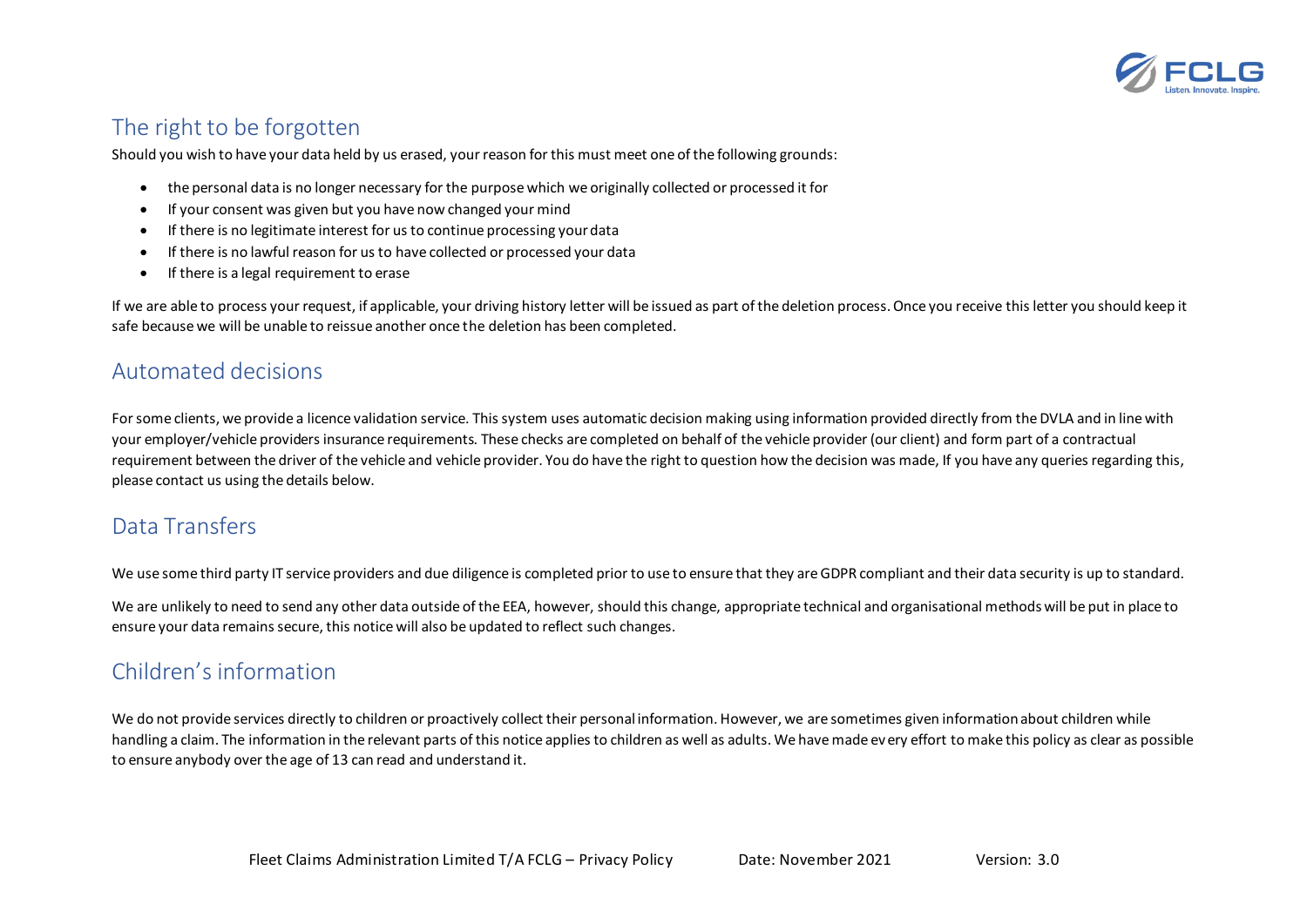

## Making payments

Our web platform utilises SagePay who are audited annually under the Payment Card Industry Data Security Standard (PCI DSS) and is a fully approved Level 1 payment services provider, this is the highest level of compliance. This is extended to any card payments you make through our client portal. Fleet Claims have many PCI-DSS policies including a strict Clear Desk Policy to ensure that personal information is not collected or retained where or when it should not be.

## Retention and destruction

The length of time we keep your personal data depends on what it is and whether we have an ongoing business need to retain it. In most cases your data will be securely disposed of after 7 years however, if there is a legitimate purpose then we may need to store it for longer. If you would like to know how long we are likely to need to store your data, please email [compliance@fclg.co.uk.](mailto:compliance@fclg.co.uk)

For driving licence validations, we are required to store the details of your validation for 6 years plus the current (7 years). Validations are valid for 3 years and you can withdraw your consent at any time however we are unable to delete the details of your validation until it has met the required retention period.

All paper based files are securely shredded using a third party confidential waste disposal company.

## Usernames and Passwords

Access to some content on our website may be allowed (under a written agreement between you or your employer and Fleet Claims) and will require a username and/or password. Failure to provide personal information may prevent you from accessing website pages or features containing confidential information, products or services. By accessing and using our protected and secured web site(s), you agree to maintain the confidentiality of the username and password you selected to access such site(s) and consent to our Terms of Use. In order to protect your data, you should not share your login details with anybody.

# Cookies

This website uses "cookies". A cookie is a small data file that a website can transfer to a your device to keep records of the visits to such site. A cookie contains information such as your username and password that helps us recognise the pages you have visited and improve future visits, but the only personal information a cookie can contain is the information that you provide yourself. A cookie cannot read data on your device or read cookie files created by other sites. Information stored in cookies may be encrypted, however, we do not store your payment card details in cookies. If you prefer not to accept a cookie, you can set your web browser (e.g. Microsoft Internet Explorer, Chrome etc) to warn you before accepting cookies or you can refuse all cookies by turning them off in your web browser. Access to some of our secured web